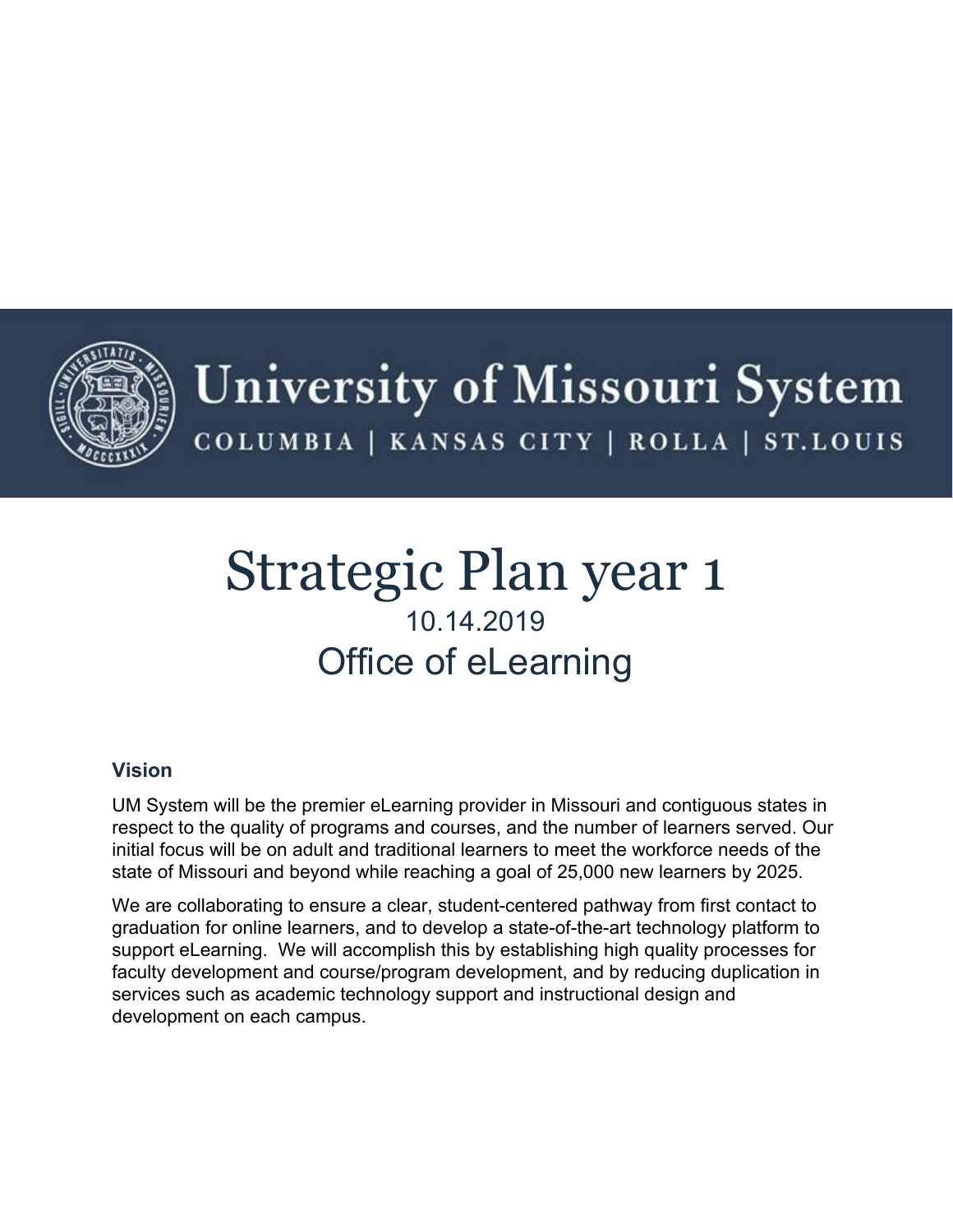# **Mission**

The Office of eLearning supports each university in providing vision and leadership regarding excellence, quality, and scale in academic program services for online and digital education. Through the provision of these services, and led by world-class faculty and staff, the Office of eLearning strives to deliver high-quality, interactive, convenient, and engaging learning experiences for a globally diverse student body.

#### **Principles**

- Student-first focus
- Increase operational efficiencies
- Enhance online course quality and teaching
- Increase enrollments and revenue
- Think big, start small, fail quickly, scale fast

# **The Foundation**

● What is it?

The Office of eLearning will define its organizational structure; key functions, services and processes; budget and funding structure; and goals and strategies.

• Why is it important?

Clarity in purpose and function are essential to an organization's success.

**●** What does success look like?

Cohesive high-functioning teams, clearly articulating and communicating to campuses about priorities, policies and processes. Enhanced range and quality of educational technology and instructional design services.

• What are the benefits and risks?

Benefit is increased likelihood that the eLearning initiative will be successful in substantially and rapidly increasing the number of online students. Risk results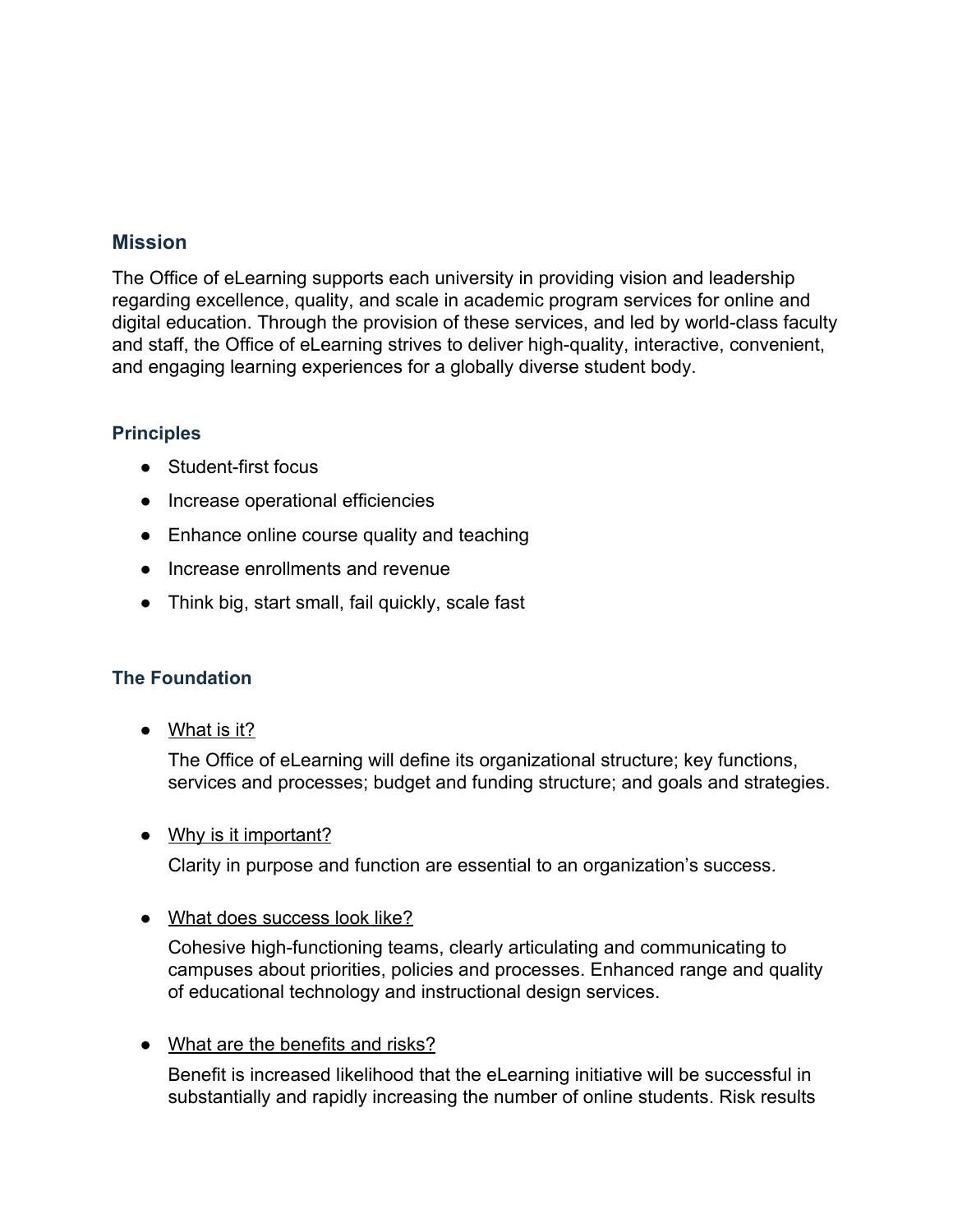from dependence on individual academic units to participate in the growth initiative.

#### **Enhanced Student Experience**

• What is it?

The student experience begins with the first point of contact with the University and continues through program completion. Pre-matriculation services such as enrollment coaching increase the likelihood that a prospective student will become an enrolled student. Retention and completion support such as success coaching and academic advising increases the likelihood that an enrolled student remains enrolled, makes progress toward completion, and successfully completes an academic program. Well-designed and well-taught courses support student learning and increase students' satisfaction with their plan of study.

• Why is it important?

Online learners tend to be adult learners who must balance many responsibilities with their pursuit of higher education. They often have concerns about their ability to make time for classwork, and generally take fewer classes per semester than on-campus students. Online students are more likely to feel isolated and not connected to the learning community, make support services critical. Competition for online learners continues to increase as more institutions seek to attract this market. We must differentiate ourselves amidst the competition.

#### • What does success look like?

Higher conversion rates of prospects to enrolled student. Higher retention and program completion rates.

# • What are the benefits and risks?

Adding pre-matriculation services and success coaching increase the cost of recruitment and retention. If these support services result in higher conversion and retention rates, universities will experience increased net revenues and improved performance numbers.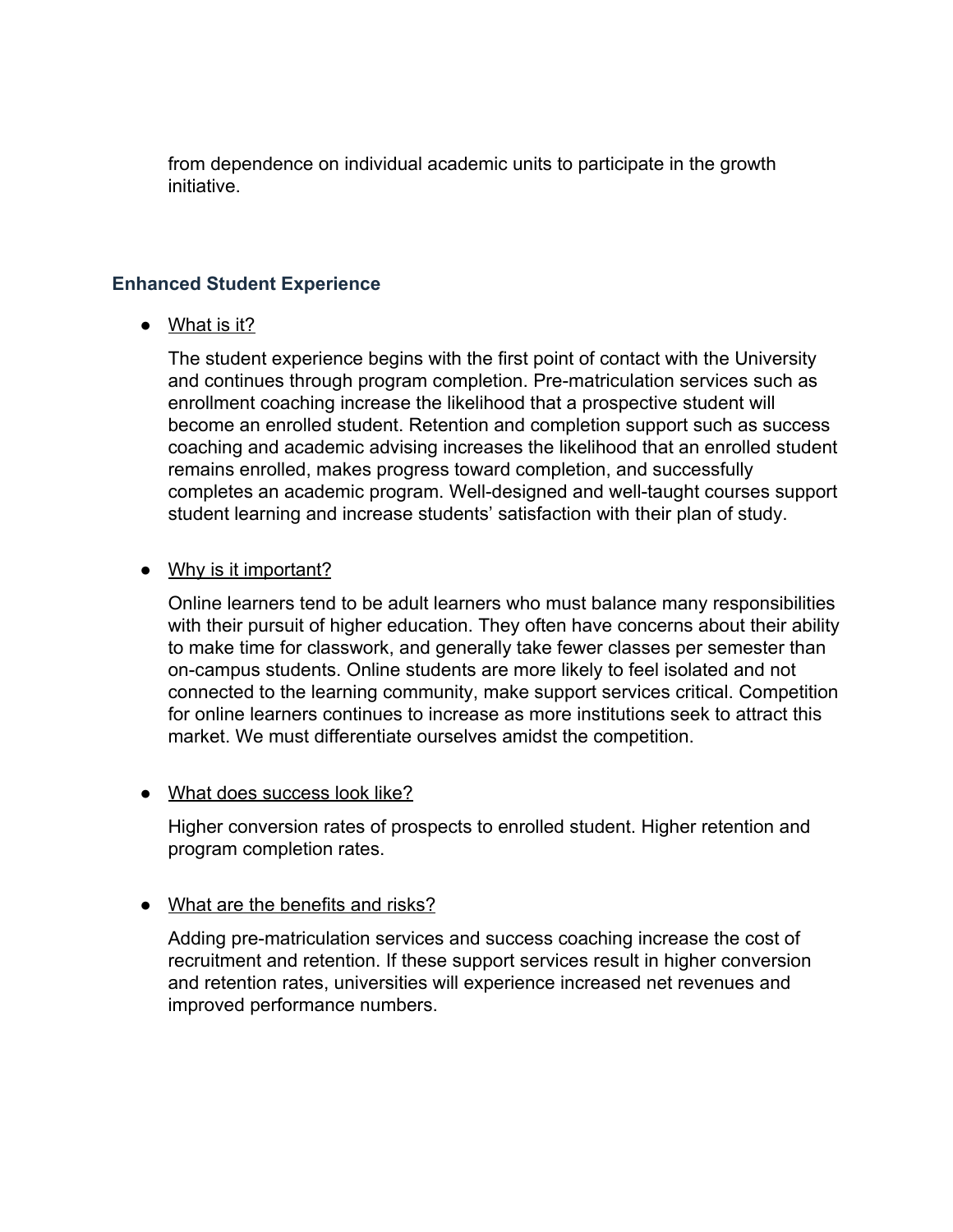#### **Enhanced Branding & Marketing**

● What is it?

Determine branding and marketing strategy that best builds on existing brands of the campuses and enables rapid scaling.

• Why is it important?

Branding and marketing will require a substantial initial investment and a continuing investment. It is essential to increase our ability to raise awareness of online programs to generate inquiries from prospective students who can become enrolled students across the entire enrollment funnel. Having a unified brand strategy and identity is essential for the success of the online initiative.

#### • What does success look like?

Increased number of inquiries about online programs and applications. Increased brand awareness in Missouri and contiguous states.

# • What are the benefits and risks?

Increased enrollments and new net revenue. Key risks include marketing that results in spend without resulting enrollments. Marketing efforts have to be aligned with academic program enrollment growth readiness, willingness of the marketplace to invest, and alignment with the needs of the workforce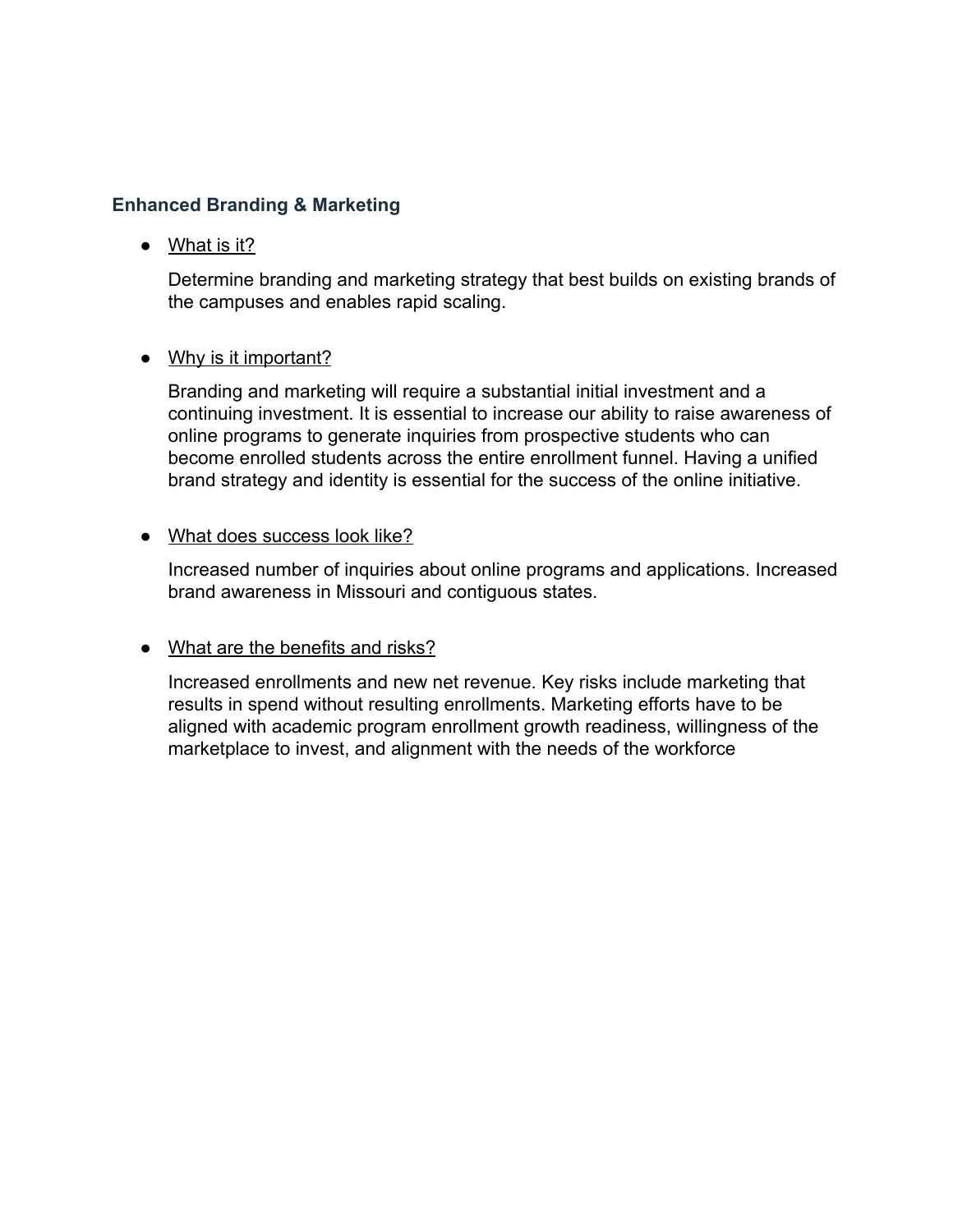## **Faculty Experience**

**●** What is it?

The faculty experience is defined by the technologies, supports, and programs available. Faculty development is the process through which eLearning provides programs, assets, tools, and professional development to serve faculty members in the digital creation and delivery of material and instruction.

#### • Why is it important?

Faculty need seamless, easy support for digital education so that they can focus on providing the best experience for their learners.

#### • What does success look like?

Faculty members are able to effectively use technology in their courses to achieve desired learning outcomes, can access different types of support easily, and are engaging regularly with instructional designers to align their teaching and content with current and emerging educational best practices.

#### • What are the benefits and risks?

The benefits include efficient use of faculty time as well as ensuring that faculty members are prepared and able to employ the tools for optimal learning. One key risk is that if faculty members do not receive the necessary support in developing and delivering high quality learning experiences, students are more likely to be dissatisfied and less likely to succeed and persist.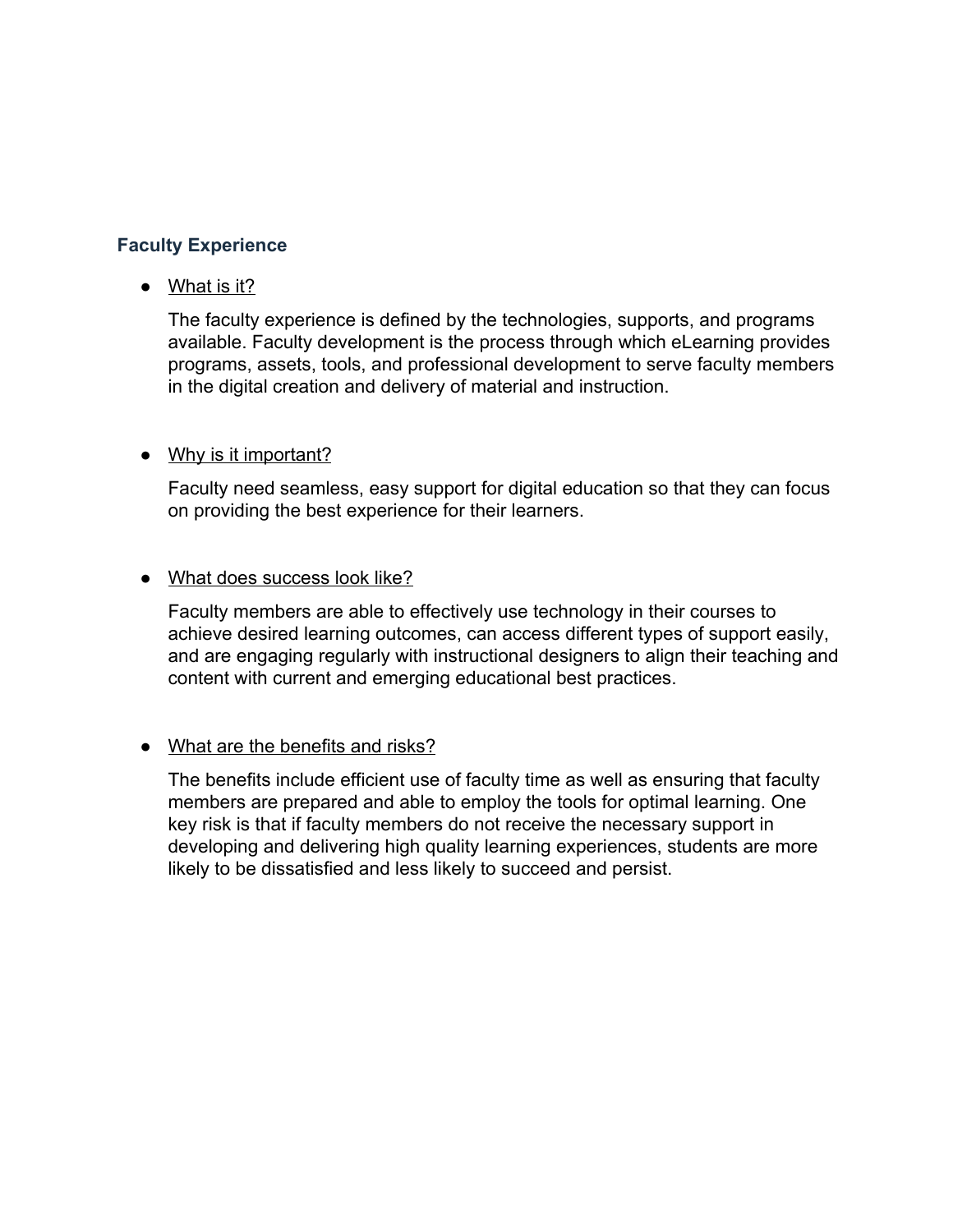## **Program and Course Quality**

**●** What is it?

Designing online programs and courses to provide learners with first-rate educational experiences. Ensuring that programs have excellent curricular alignment and that individual courses meet initial quality design standards. This involves a review for initial course quality as well as ensuring courses are reviewed and updated in a timely manner. The course review process involves faculty peer reviewers as well as course design professionals.

#### • Why is it important?

The success of online learners depends in part on the quality and consistency of the courses and programs in which they are enrolled. In addition, it is imperative that online courses meet national standards for quality and accessibility such as NC-SARA and universal design guidelines.

#### • What does success look like?

All online courses across the UM system are designed to meet online quality standards. Quality at or above standard levels is verified using a faculty peer review process before being offered. In addition, there is ongoing, regular review for both course quality and accessibility.

#### • What are the benefits and risks?

Online learners benefit by enjoying consistent, high quality learning experiences that open doors to opportunity and success. The potential risks with not ensuring course quality and accessibility would involve reduced satisfaction for both learners and faculty members, potential loss of title IV or other federal funding and/or lawsuits.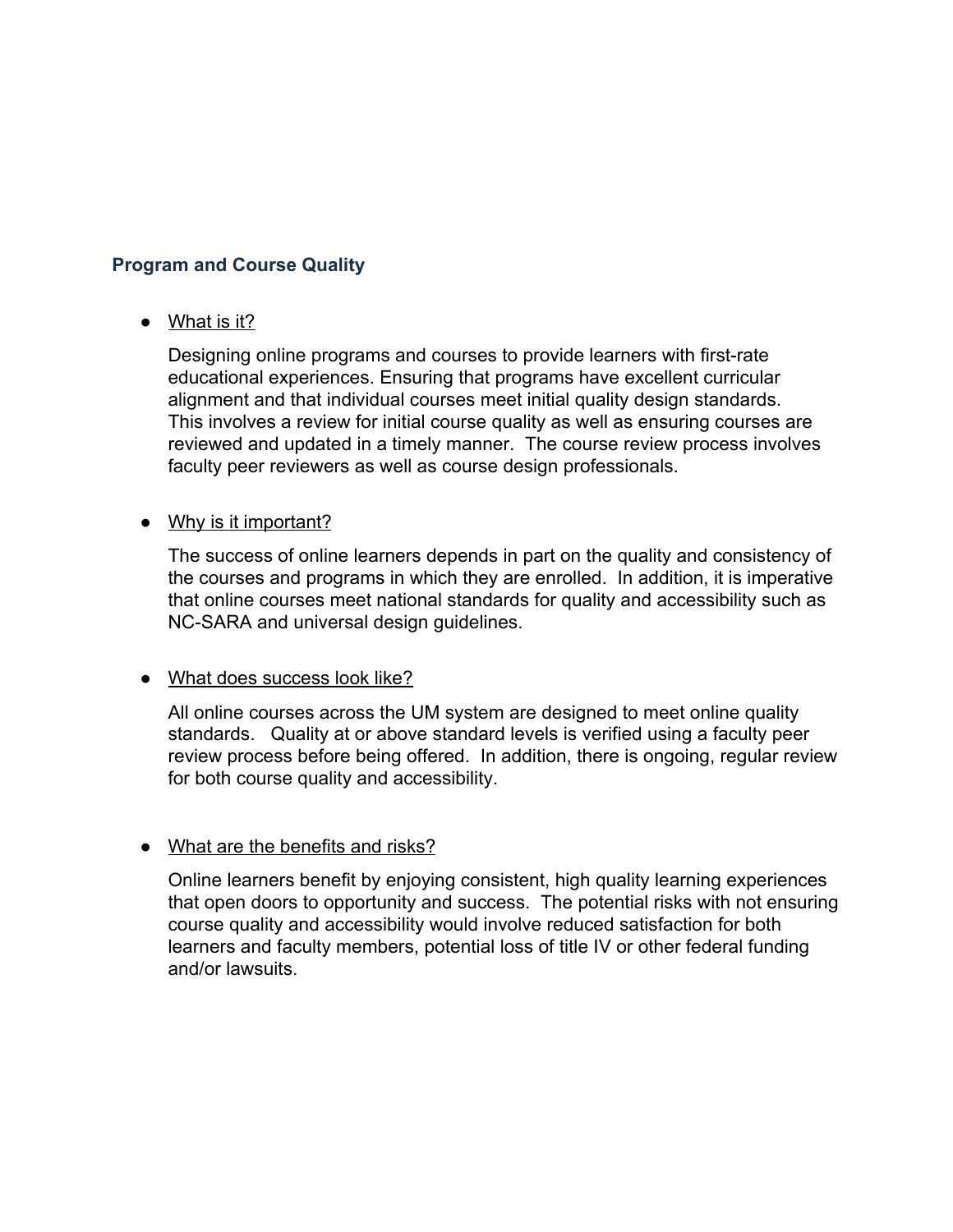# **Academic Technology**

# • What is it?

A cohesive set of infrastructure, instructional tools, integrations, software as a platform or services, and technologies focused on supporting all digital learning.

#### • Why is it important?

A seamless technology platform will enable optimal learning support for academic programs as well as increase student access and success.

#### ● What does success look like?

All users of the eLearning platform, regardless of UM campus or course delivery mode, can easily discover and access all services. The UM community will also be able to use the tools efficiently and effectively to teach and learn.

#### • What are the benefits and risks?

A set of cohesive technologies provides learners and instructors with an enhanced user experience. Lack of consistency causes students and instructors to spend more time learning the different technologies or using them inefficiently while adding substantive cost to UM System.